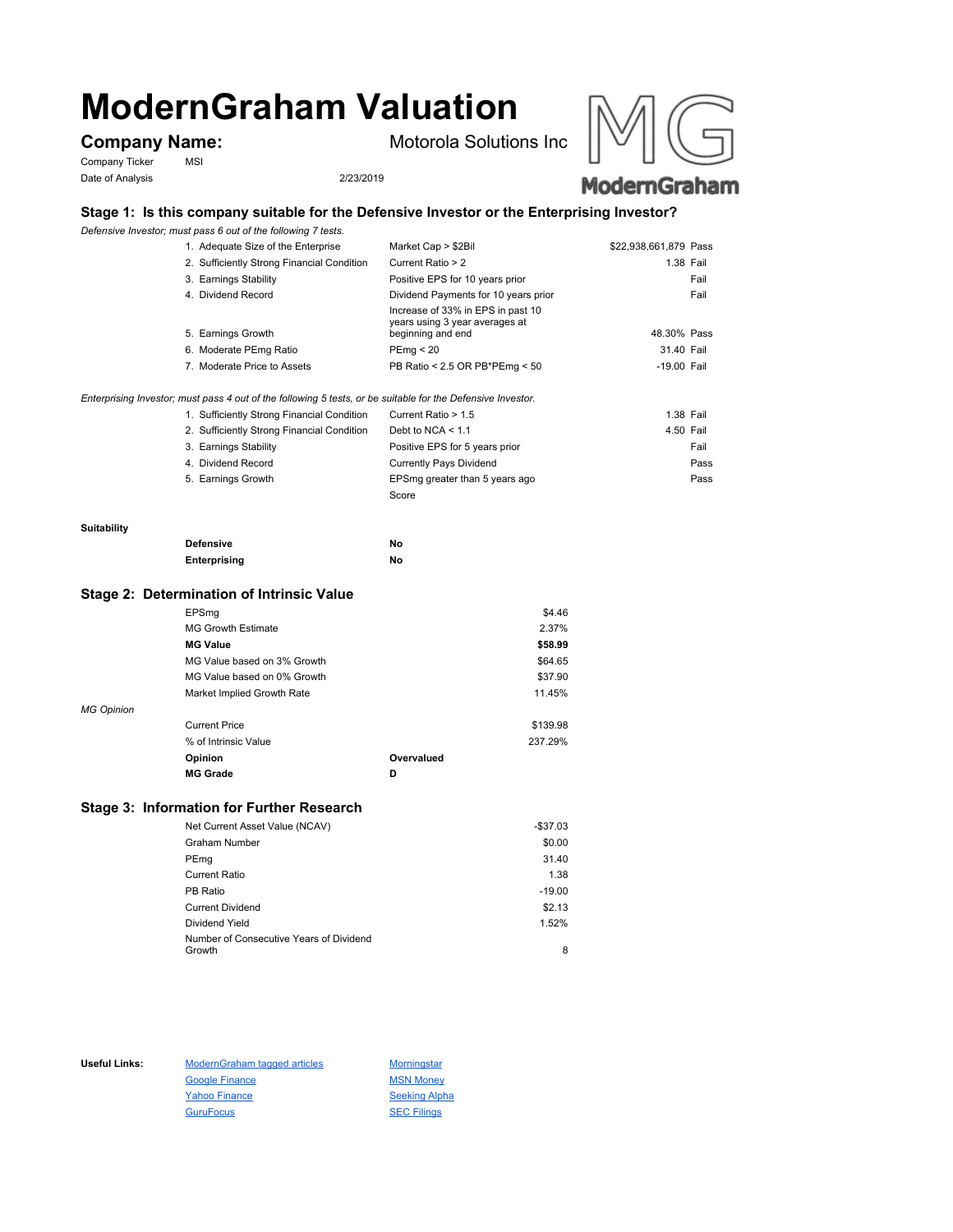| <b>EPS History</b> |           | <b>EPSmg History</b>                 |                  |
|--------------------|-----------|--------------------------------------|------------------|
| Next Fiscal Year   |           |                                      |                  |
| Estimate           |           | \$7.55 Next Fiscal Year Estimate     | \$4.46           |
| Dec2018            | \$5.62    | Dec2018                              | \$3.02           |
| Dec2017            | $-$0.95$  | Dec2017                              | \$2.13           |
| Dec2016            | \$3.24    | Dec2016                              | \$3.68           |
| Dec2015            | \$3.02    | Dec2015                              | \$3.85           |
| Dec2014            | \$5.29    | Dec2014                              | \$4.02           |
| Dec2013            | \$4.06    | Dec2013                              | \$3.06           |
| Dec2012            | \$2.96    | Dec2012                              | \$1.38           |
| Dec2011            | \$3.41    | Dec2011                              | $-$0.15$         |
| Dec2010            | \$1.87    | Dec2010                              | $-$1.37$         |
| Dec2009            | $-$0.14$  | Dec2009                              | $-$1.36$         |
| Dec2008            | $-$13.09$ | Dec2008                              | $-$0.38$         |
| Dec2007            | $-$0.14$  | Dec2007                              | \$5.97           |
| Dec2006            | \$10.22   | Dec2006                              | \$7.51           |
| Dec2005            | \$12.67   | Dec2005                              | \$4.08           |
| Dec2004            | \$4.38    | Dec2004                              | $-$0.75$         |
| Dec2003            | \$2.66    | Dec2003                              | $-$2.91$         |
| Dec2002            |           | -\$7.63 Balance Sheet Information    | 12/1/2018        |
| Dec2001            |           | -\$12.46 Total Current Assets        | \$4,272,000,000  |
| Dec2000            |           | \$4.06 Total Current Liabilities     | \$3,096,000,000  |
| Dec1999            |           | \$2.87 Long-Term Debt                | \$5,289,000,000  |
|                    |           | <b>Total Assets</b>                  | \$9,409,000,000  |
|                    |           | Intangible Assets                    | \$2,744,000,000  |
|                    |           | <b>Total Liabilities</b>             | \$10,685,000,000 |
|                    |           | Charge Qutetanding (Diluted Average) | 172.200.000      |